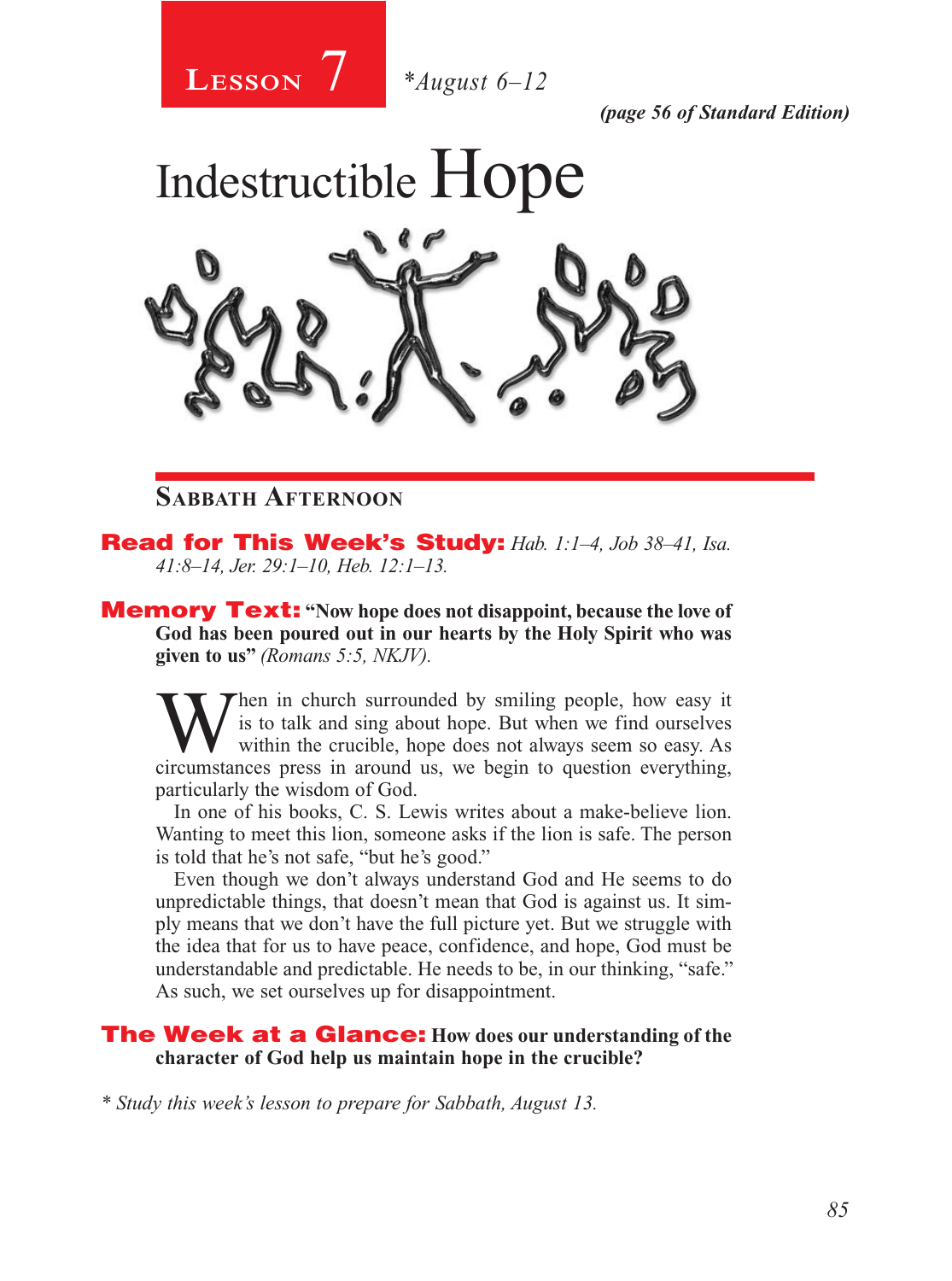# **The Big Picture**

**When we are hurting, it is very easy to presume that what happens to us is the only thing that matters. But there is a slightly larger picture than just "me"** *(see Rev. 12:7, Rom. 8:22).*

\_\_\_\_\_\_\_\_\_\_\_\_\_\_\_\_\_\_\_\_\_\_\_\_\_\_\_\_\_\_\_\_\_\_\_\_\_\_\_\_\_\_\_\_\_\_\_\_\_\_\_\_

\_\_\_\_\_\_\_\_\_\_\_\_\_\_\_\_\_\_\_\_\_\_\_\_\_\_\_\_\_\_\_\_\_\_\_\_\_\_\_\_\_\_\_\_\_\_\_\_\_\_\_\_

Read **Habakkuk 1:1–4. What did Habakkuk face?**

You might expect that God would say something like, "That's really terrible, Habakkuk; let Me come and help you immediately." But God's answer is the opposite. He tells Habakkuk that it is going to get worse. Read this in Habakkuk 1:5–11.

Israel had been taken into captivity by the Assyrians, but God promises that worse is coming: The Babylonians will now carry away the people of Judah. Habakkuk cries out again in verses 12–17 and then waits to see what God is going to say.

#### How **does God's introduction to the promised destruction of Babylon in Habakkuk 2:2, 3 bring hope?**

Habakkuk 2 is God's promise of the destruction of the Babylonians. Hebrews 10:37 quotes Habakkuk 2:3, hinting of a Messianic application to this promise in the future. With the same certainty that the destruction of Babylon was promised, so we also have the certainty of the destruction of " 'Babylon the Great' " *(Rev. 18:2, NIV)*.

\_\_\_\_\_\_\_\_\_\_\_\_\_\_\_\_\_\_\_\_\_\_\_\_\_\_\_\_\_\_\_\_\_\_\_\_\_\_\_\_\_\_\_\_\_\_\_\_\_\_\_\_

\_\_\_\_\_\_\_\_\_\_\_\_\_\_\_\_\_\_\_\_\_\_\_\_\_\_\_\_\_\_\_\_\_\_\_\_\_\_\_\_\_\_\_\_\_\_\_\_\_\_\_\_

Habakkuk was trapped between the great evil surrounding him and God's promise of worse to come. Yet, this is precisely where we find ourselves in salvation history. Great evil is around us, but the Bible predicts that much worse is to come. The key to Habakkuk's survival is that he is brought to see the whole picture. Therefore, in chapter 3 he is able to pray an incredible prayer of praise because of what God will do in the future.

**Read Habakkuk 3:16–19. What does Habakkuk identify as his reasons for hope? What is the hope of God's people as we wait for the last prophetic scenes to unfold? How can you make this hope your own?**

\_\_\_\_\_\_\_\_\_\_\_\_\_\_\_\_\_\_\_\_\_\_\_\_\_\_\_\_\_\_\_\_\_\_\_\_\_\_\_\_\_\_\_\_\_\_\_\_\_\_\_\_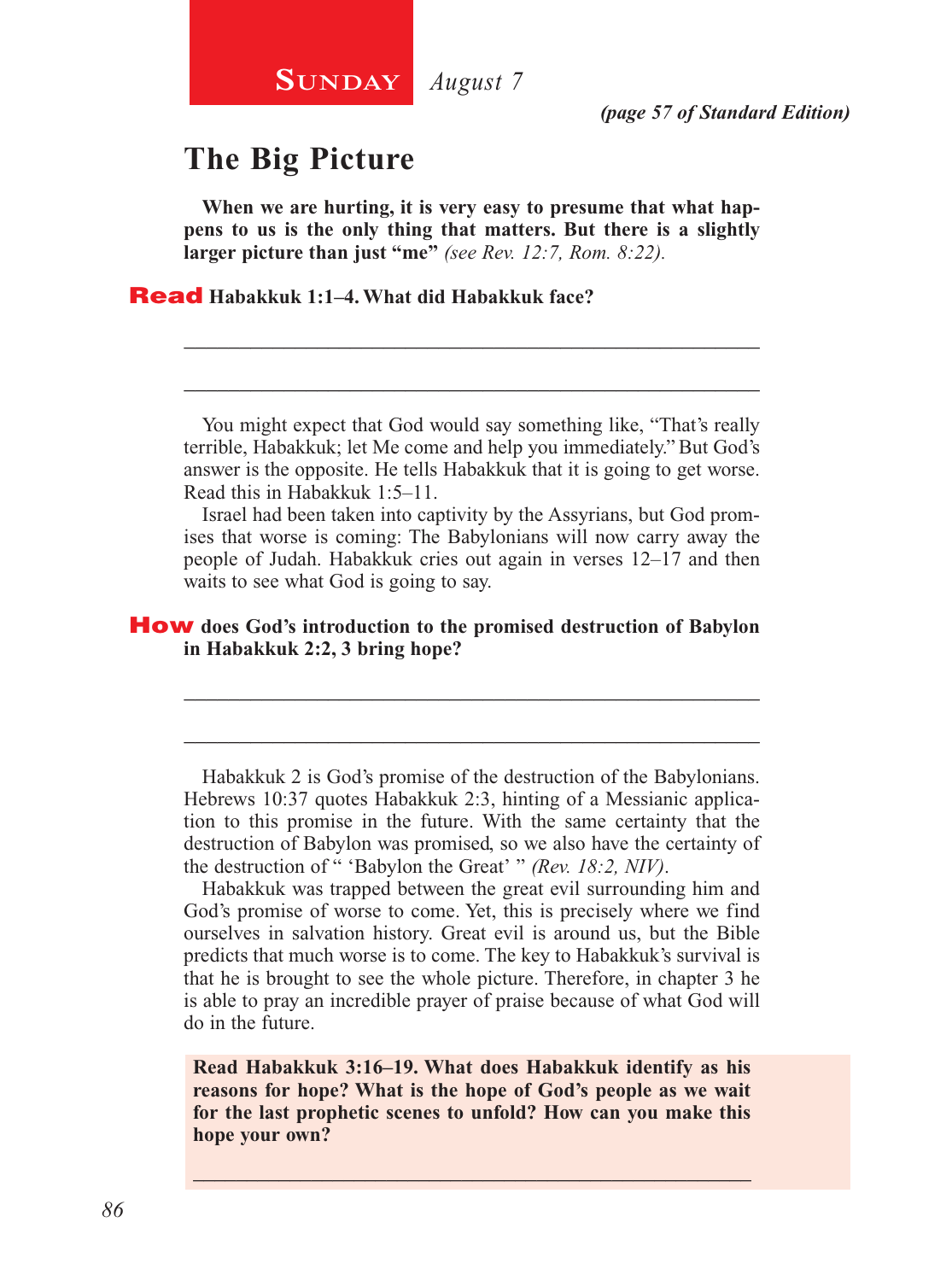# **Who Our Father Is**

Oswald Chambers writes, "Have you been asking God what He is going to do? He will never tell you. God does not tell you what He is going to do; He reveals to you Who He is."—*My Utmost for His Highest* (Uhrichsville, OH: Barbour & Company, Inc., 1963), January 2.

#### What **do you think Chambers means by this idea?**

As we know, the book of Job begins with great personal tragedy for Job. He loses everything, except his life and his wife, and she suggests that he " 'curse God and die!' " *(Job 2:9, NIV)*. What follows is a discussion in which his friends try to work out why it has all happened. Throughout all of these discussions, God remains silent.

\_\_\_\_\_\_\_\_\_\_\_\_\_\_\_\_\_\_\_\_\_\_\_\_\_\_\_\_\_\_\_\_\_\_\_\_\_\_\_\_\_\_\_\_\_\_\_\_\_\_\_\_

Then suddenly in Job 38, God appears and speaks: " 'Who is this that obscures my plans with words without knowledge?' " *(Job 38:2, NIV).* Without pausing, God asks Job some 60 jaw-dropping questions. Open your Bible and scan through these in Job 38 and 39.

After the last question, Job replies, " 'I am unworthy—how can I reply to you? I put my hand over my mouth. I spoke once, but I have no answer twice, but I will say no more' " *(Job 40:4, 5, NIV)*. But God is not finished. He then begins again and asks another set of "big" questions in succession.

#### Read Job's final response in Job 42:1–6. What was God trying to tell **Job, and what was the effect on him?**

God never answers any of the "why" questions of Job's friends. But God does paint a picture of His unparalleled greatness as revealed through the astonishing works of Creation. After this, Job certainly does not need any answers. The need for explanations has been eclipsed by an overwhelming picture of the magnificence of God.

\_\_\_\_\_\_\_\_\_\_\_\_\_\_\_\_\_\_\_\_\_\_\_\_\_\_\_\_\_\_\_\_\_\_\_\_\_\_\_\_\_\_\_\_\_\_\_\_\_\_\_\_

This story reveals a fascinating paradox. Hope and encouragement can spring from the realization that we know so little. Instinctively, we try to find comfort by knowing everything, and so we become discouraged when we cannot know. But sometimes God highlights our ignorance so that we may realize that human hope can find security only in a Being much greater than ourselves.

**Are things that you just can't understand happening now? If so, focus on the character of God. How can doing that give you the hope that you need to persevere through what's, for now, incomprehensible?**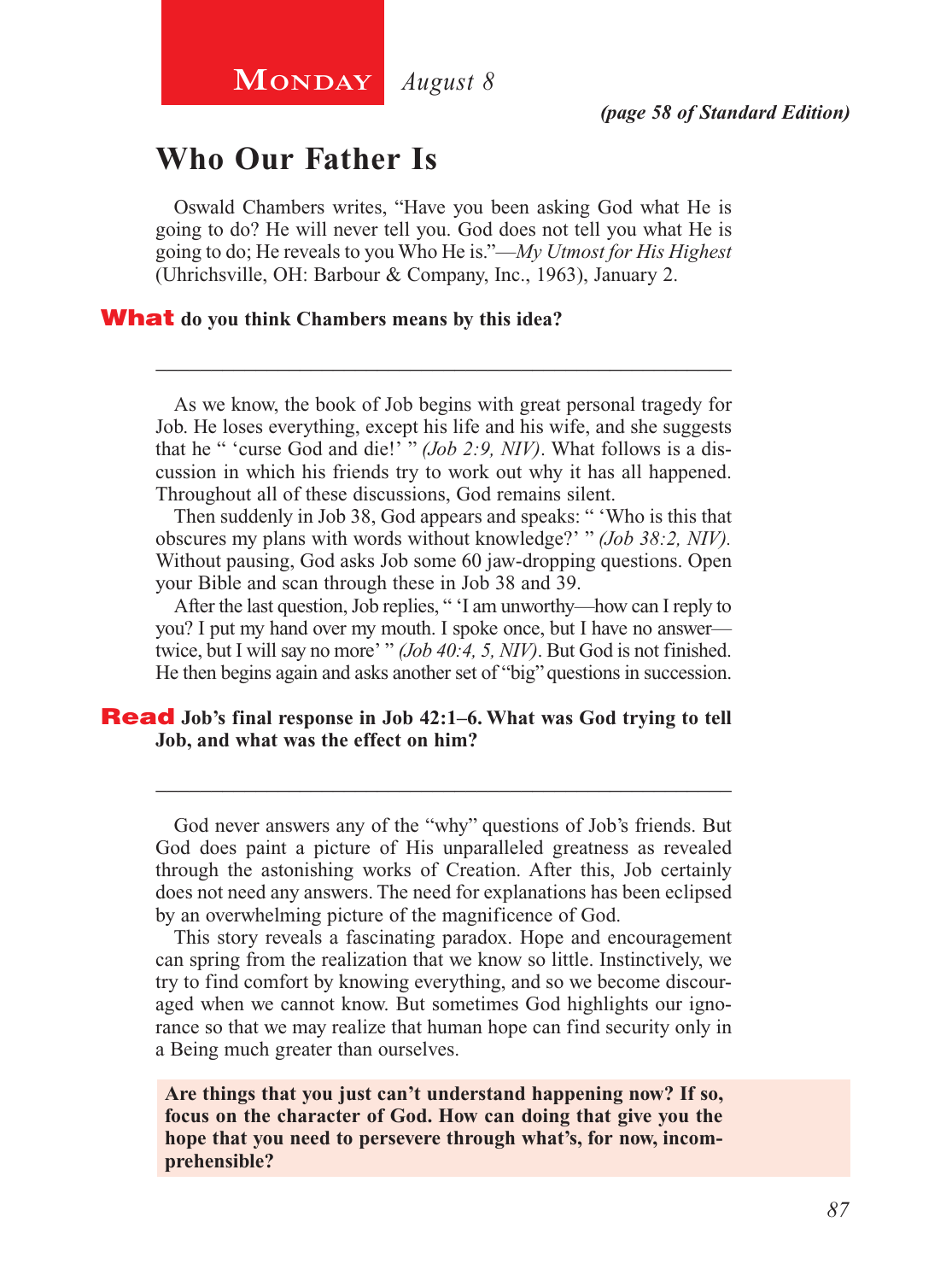# **Our Father's Presence**

**" 'For I am the Lord your God who takes hold of your right hand and says to you, Do not fear; I will help you' "** *(Isa. 41:13, NIV).*

Someone once said, "When God seems far away, who is the one who has moved?" When problems strike, we presume that God has deserted us. The truth is that He hasn't gone anywhere.

God's presence seemed very far away to the Jews in exile. Yet, through Isaiah, God assures them of future deliverance. However, while the actual return to Jerusalem was still many years in the future, God wanted His people to know that He had not moved away from them and that there was every reason for hope.

\_\_\_\_\_\_\_\_\_\_\_\_\_\_\_\_\_\_\_\_\_\_\_\_\_\_\_\_\_\_\_\_\_\_\_\_\_\_\_\_\_\_\_\_\_\_\_\_\_\_\_\_

\_\_\_\_\_\_\_\_\_\_\_\_\_\_\_\_\_\_\_\_\_\_\_\_\_\_\_\_\_\_\_\_\_\_\_\_\_\_\_\_\_\_\_\_\_\_\_\_\_\_\_\_

\_\_\_\_\_\_\_\_\_\_\_\_\_\_\_\_\_\_\_\_\_\_\_\_\_\_\_\_\_\_\_\_\_\_\_\_\_\_\_\_\_\_\_\_\_\_\_\_\_\_\_\_

## **Read** Isaiah 41:8-14. What reasons for hope can you identify for peo**ple waiting eagerly for future deliverance? How does this promise help us as we wait for our exile on earth to end?**

One of the most powerful images in these verses is found in verse 13. The sovereign God of the universe says that His people do not need to fear, because He is the one who takes " 'hold of your right hand' " *(NIV).* It is one thing to imagine God guiding events on earth from a big throne light-years away from our earth. But it is an altogether different picture to realize that He is close enough to hold the hands of His dearly beloved people.

When we are busy, it can be hard to remember that God is so close to us. But when we do remember that He is Immanuel, "God with us," it makes such a difference. When God's presence is with us, so are His purposes, His promises, and His transforming power.

**Over the next few days, try an experiment. At every moment possible, try to remind yourself that the God of the universe is close enough to you to hold your hand and is personally promising you help. Keep a record of how this changes the way you live. Be prepared to discuss your experience in class on Sabbath.**

\_\_\_\_\_\_\_\_\_\_\_\_\_\_\_\_\_\_\_\_\_\_\_\_\_\_\_\_\_\_\_\_\_\_\_\_\_\_\_\_\_\_\_\_\_\_\_\_\_\_\_\_ \_\_\_\_\_\_\_\_\_\_\_\_\_\_\_\_\_\_\_\_\_\_\_\_\_\_\_\_\_\_\_\_\_\_\_\_\_\_\_\_\_\_\_\_\_\_\_\_\_\_\_\_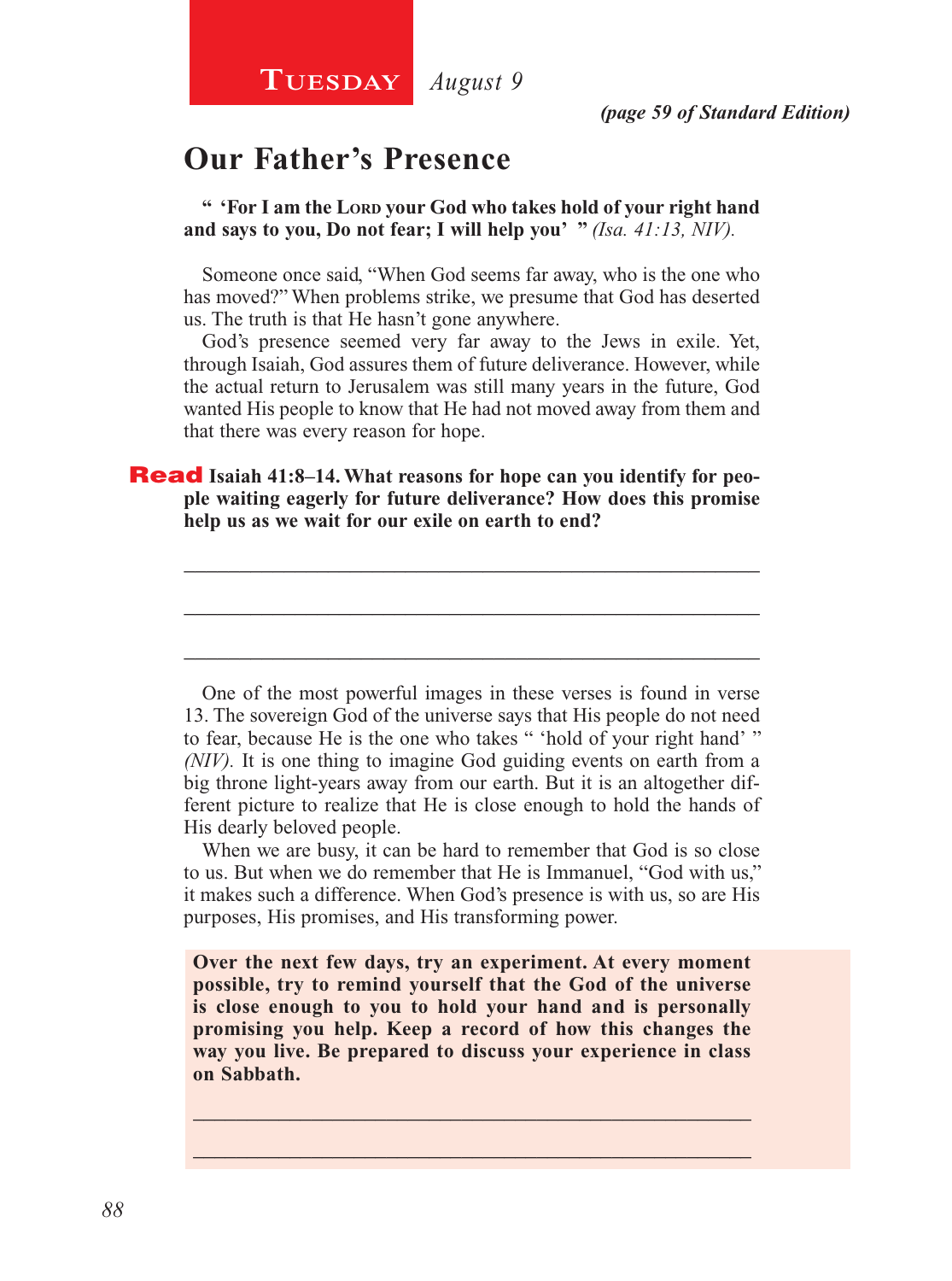**WEDNESDAY** August 10

*(page 60 of Standard Edition)*

## **Our Father's Plans for Us**

Everyone **is looking for hope. But where is it found? For some people, hope is found in the smile of a friend. For others, hope grows out of financial security or a stable marriage. Where do you normally look for hope and courage?**

In the book of Jeremiah, the prophet is writing to people who had lost hope in their exile. "By the rivers of Babylon we sat and wept when we remembered Zion" *(Ps. 137:1, NIV)*. But even though they are heartbroken, Jeremiah lays out reasons they should not give up hope.

\_\_\_\_\_\_\_\_\_\_\_\_\_\_\_\_\_\_\_\_\_\_\_\_\_\_\_\_\_\_\_\_\_\_\_\_\_\_\_\_\_\_\_\_\_\_\_\_\_\_\_\_

\_\_\_\_\_\_\_\_\_\_\_\_\_\_\_\_\_\_\_\_\_\_\_\_\_\_\_\_\_\_\_\_\_\_\_\_\_\_\_\_\_\_\_\_\_\_\_\_\_\_\_\_

#### What **reasons for hope are given in Jeremiah 29:1–10?**

In this passage, there are three important sources of hope worth highlighting.

\_\_\_\_\_\_\_\_\_\_\_\_\_\_\_\_\_\_\_\_\_\_\_\_\_\_\_\_\_\_\_\_\_\_\_\_\_\_\_\_\_\_\_\_\_\_\_\_\_\_\_\_

\_\_\_\_\_\_\_\_\_\_\_\_\_\_\_\_\_\_\_\_\_\_\_\_\_\_\_\_\_\_\_\_\_\_\_\_\_\_\_\_\_\_\_\_\_\_\_\_\_\_\_\_

First, God tells His people that they should not give up hope, because their situation is not the result of chance or unpredictable evil. For God Himself says, "I carried [Judah] into exile from Jerusalem to Babylon" *(Jer. 29:4, NIV).* Though evil seems to surround them, Judah has never left the center of God's hands.

Second, God tells His people that they should not give up hope, because He can work even within their present difficulties. " 'Also, seek the peace and prosperity of the city to which I have carried you into exile. Pray to the LORD for it, because if it prospers, you too will prosper' " *(Jer. 29:7, NIV)*.

Third, God tells His people that they should not give up hope, because He is going to bring an end to their exile at a specific time: "This is what the LORD says: 'When seventy years are completed for Babylon, I will come to you and fulfill my good promise to bring you back to this place' " *(Jer. 29:10, NIV)*.

After God explains how He was in charge of their past, is in charge of their present, and will be in charge of their future, He then beautifully conveys His tender care for His people *(see Jer. 29:11–14).*

**Read Jeremiah 29:11–14, saying your name after the word** *you***, as if God is making these promises to you personally. Apply these promises for yourself in whatever your present struggles might be.**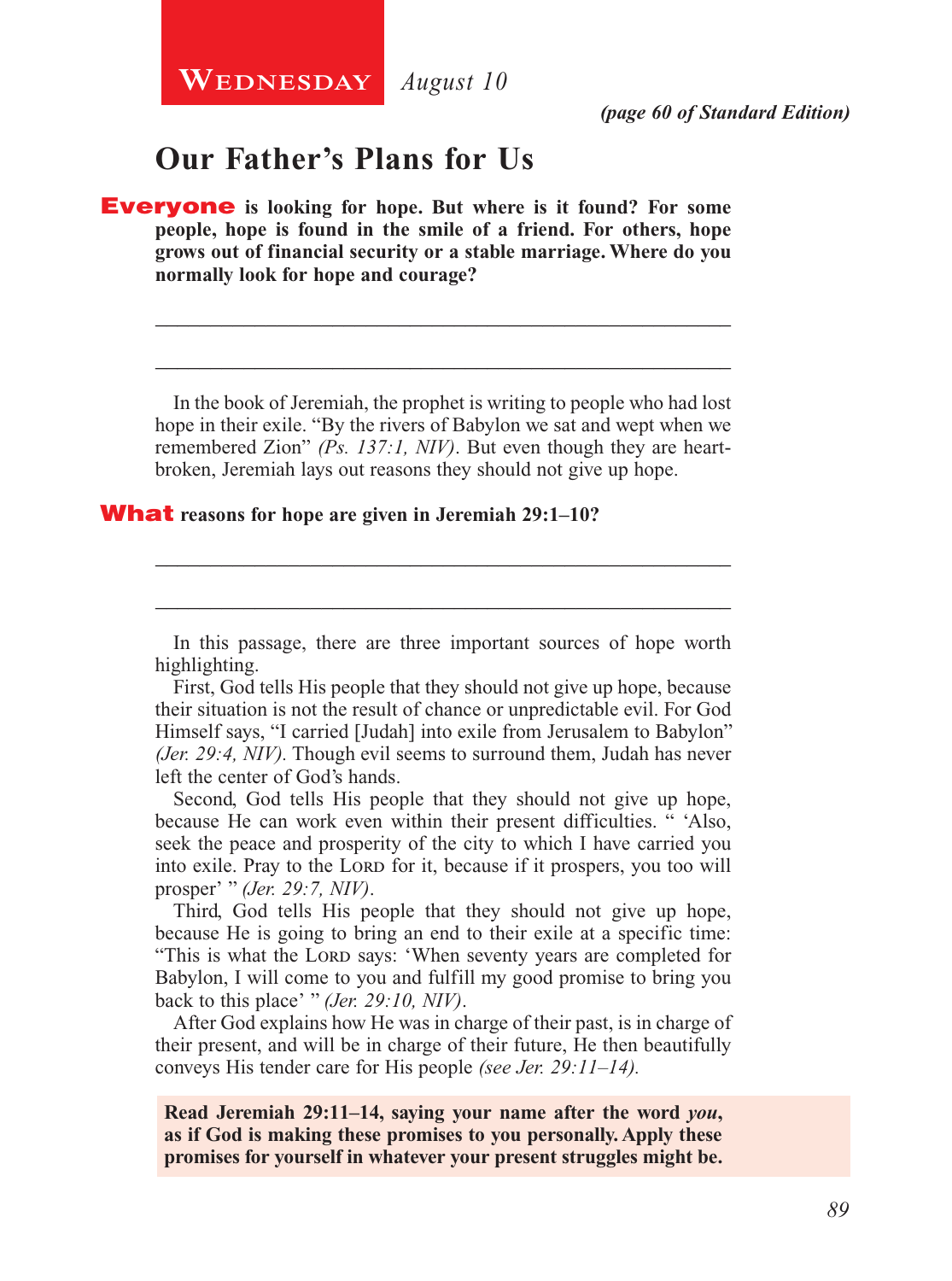# **Our Father's Discipline**

Read **Hebrews 12:5–13. What's the message to us here, and how does it fit in with what we have been studying this quarter?**

In Hebrews 12:5–13, Paul describes trials in the context of discipline. In the New International Version Bible translation of this passage, various forms of the word "discipline" appear ten times. In the Greek world, this word was the most basic word for "education." So, to understand "discipline" is to understand how God educates us in the school of faith that Paul has been describing before in Hebrews 11.

\_\_\_\_\_\_\_\_\_\_\_\_\_\_\_\_\_\_\_\_\_\_\_\_\_\_\_\_\_\_\_\_\_\_\_\_\_\_\_\_\_\_\_\_\_\_\_\_\_\_\_\_

\_\_\_\_\_\_\_\_\_\_\_\_\_\_\_\_\_\_\_\_\_\_\_\_\_\_\_\_\_\_\_\_\_\_\_\_\_\_\_\_\_\_\_\_\_\_\_\_\_\_\_\_

Throughout Hebrews 11, Paul has been painting pictures of men and women of faith. Their faith was what kept them going when they were faced with all sorts of trying situations. As we enter chapter 12, Paul turns to us, the readers, and says that since so many people before us have persevered against incredible odds, we also can run and finish the life of faith. The key is to fix our eyes upon Jesus *(Heb. 12:2)*, that He may be an Example when times are difficult *(Heb. 12:3)*. Reading chapter 12 is like being given a set of reading glasses. Without these glasses our vision or understanding of hardship will always be fuzzy. But looking through these glasses will correct the blurred explanation of suffering that our culture presses upon us. Then we will be able to understand clearly and be able to respond to trials intelligently.

#### Read **through the "glasses" of Hebrews 12:1–13. Now concentrate on verses 5–13 and answer these questions:**

\_\_\_\_\_\_\_\_\_\_\_\_\_\_\_\_\_\_\_\_\_\_\_\_\_\_\_\_\_\_\_\_\_\_\_\_\_\_\_\_\_\_\_\_\_\_\_\_\_\_\_\_

\_\_\_\_\_\_\_\_\_\_\_\_\_\_\_\_\_\_\_\_\_\_\_\_\_\_\_\_\_\_\_\_\_\_\_\_\_\_\_\_\_\_\_\_\_\_\_\_\_\_\_\_

**What is the source of discipline?** 

**What is our response to discipline?** 

**What is the goal of discipline?** 

**Read through Hebrews 12:1–13 again. Make a list of all the reasons you can identify with as grounds for hope. How have you experienced this hope in your own times of spiritual "education"?**

\_\_\_\_\_\_\_\_\_\_\_\_\_\_\_\_\_\_\_\_\_\_\_\_\_\_\_\_\_\_\_\_\_\_\_\_\_\_\_\_\_\_\_\_\_\_\_\_\_\_\_\_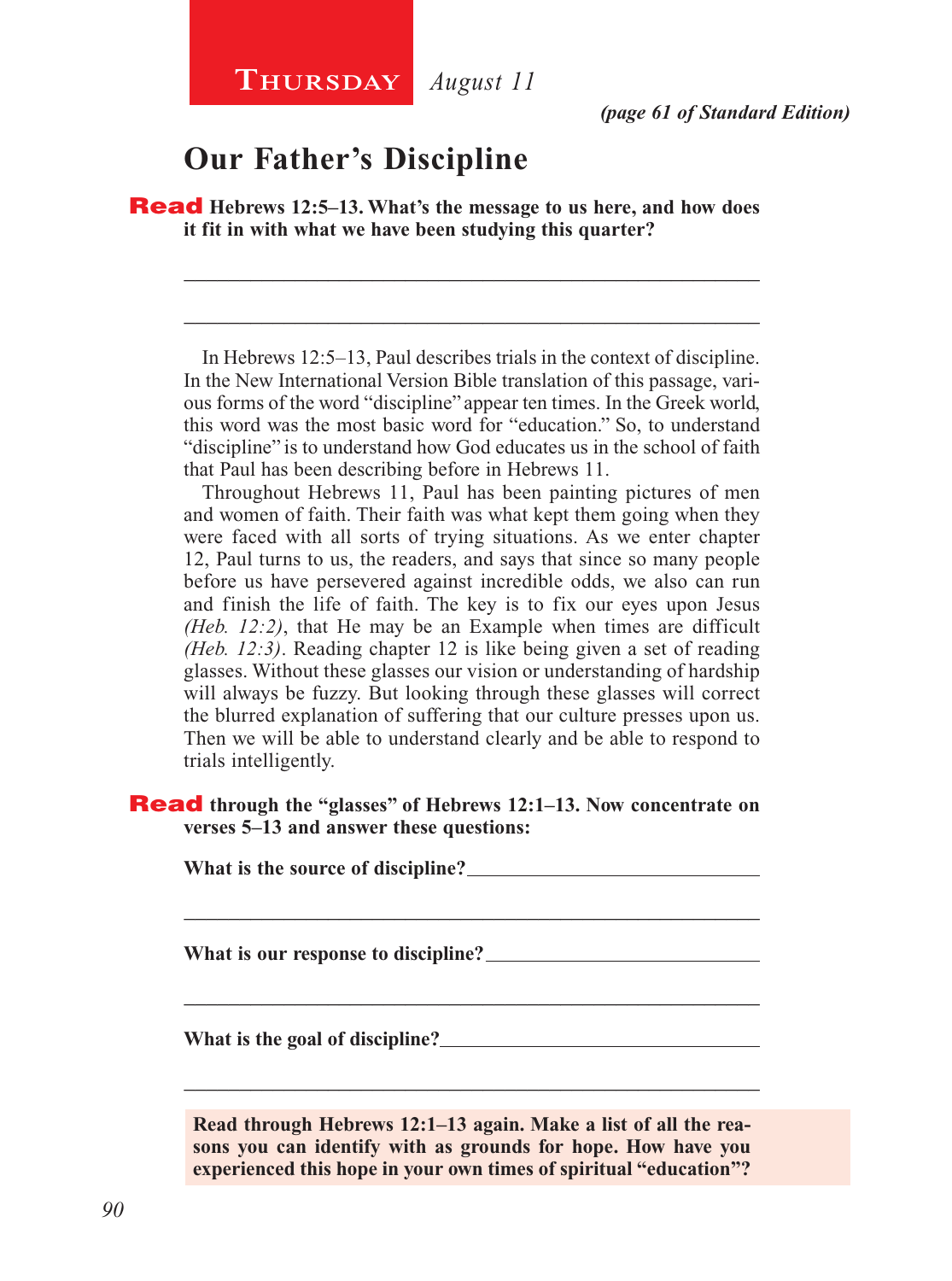**FRIDAY** August 12

#### *(page 62 of Standard Edition)*

**Further Thought:** Read Ellen G. White, "The School of the Hereafter," pp. 301–309, in *Education*; "Help in Daily Living," pp. 470, 471, in *The Ministry of Healing*.

"Into the experience of all there come times of keen disappointment and utter discouragement—days when sorrow is the portion, and it is hard to believe that God is still the kind benefactor of His earthborn children; days when troubles harass the soul, till death seems preferable to life. It is then that many lose their hold on God and are brought into the slavery of doubt, the bondage of unbelief. Could we at such times discern with spiritual insight the meaning of God's providences we should see angels seeking to save us from ourselves, striving to plant our feet upon a foundation more firm than the everlasting hills, and new faith, new life, would spring into being."—Ellen G. White, *Prophets and Kings*, p. 162.

## Discussion Questions:

Ê **Ellen G. White says that "all" of us experience times of "keen disappointment and utter discouragement." How well do we notice each other as we go through such times? How can we better learn to be agents of hope for each other when we experience such bitter disappointments?**

 $\bullet$  As a class, go over your answers to Tuesday's final question. **What difference did it make in your life as you kept the reality of God's nearness ever before you?**

 $\bullet$  In class, read aloud sections in Job 38–41. What kind of picture **of God does it present? What do you learn that gives you hope and encouragement? How does the Sabbath fit into this picture? How does it help keep before us the nature and character of God?**

 $\bullet$  Hope that transforms comes from heaven. This means that we **can pray for hope to be brought into each other's lives. Spend some time praying for those whose hope has been faltering recently, that their hope may be renewed. More than that, what can you do for others who are in a losing struggle to find hope?**

 $\Theta$  If someone is willing, ask that person to recount a time that **despair and trials caused him or her to lose hope and faith. What turned that person around? What can we share with one another that can help when we are in times of doubt and despair?**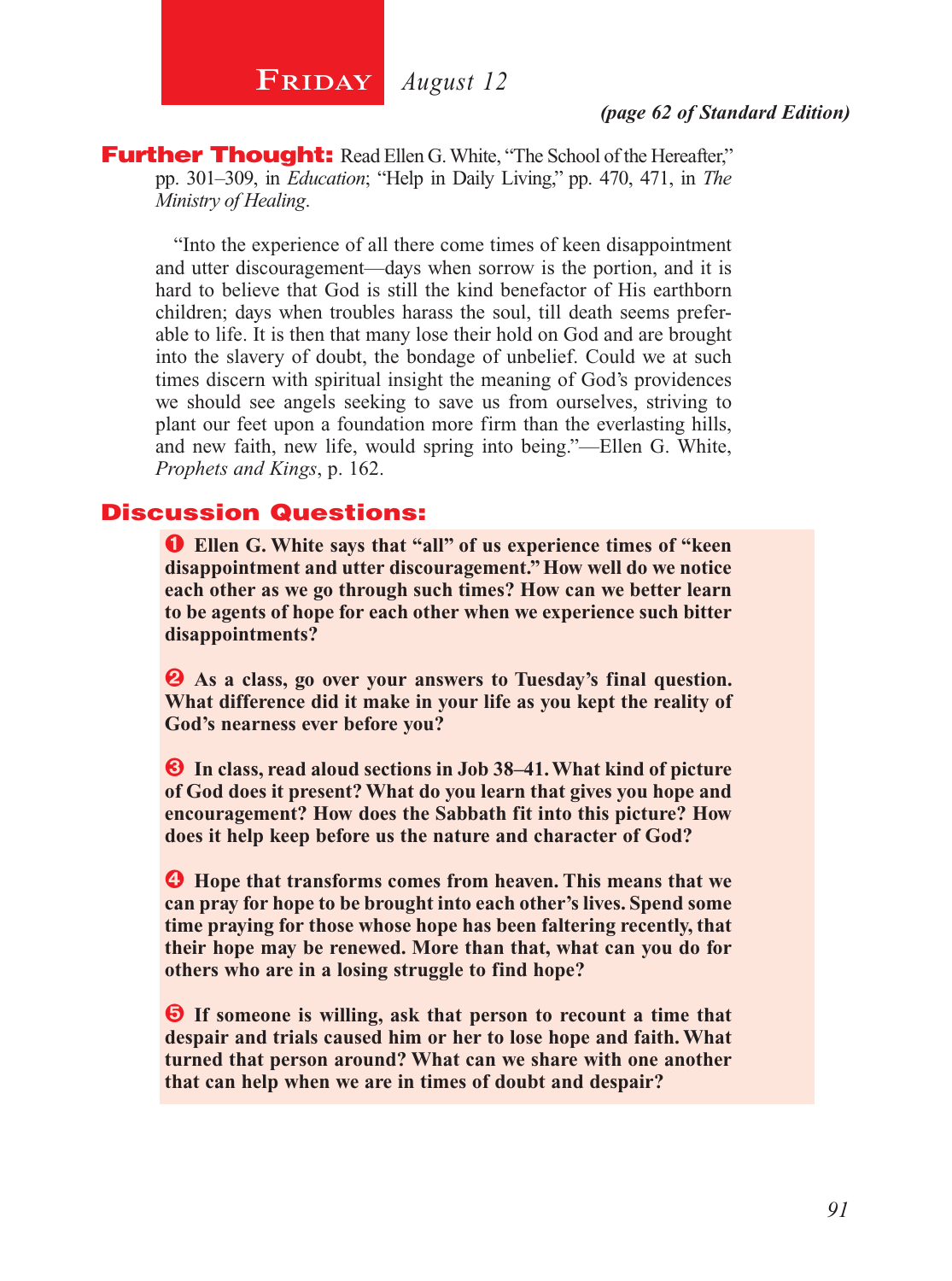INSIDES*tory* 

# Part 7: Father Surrenders

## *By* Andrew McChesney

Four days after Junior's baptism, evil spirits ordered Father to kill his family. Otherwise, they warned, Junior and Mother would destroy him because they were praying for him. For the first time, Father mustered up the courage to talk back. "How?" he asked. "Aren't our prayers more powerful?"

The spirits backed down and told Father to leave his home in Manaus, Brazil. They told him to take a boat to one of five cities where Candomblé priests were waiting for him. But when Father sought to buy a boat ticket, none was available to those cities. The only tickets were to Coari. Remembering an uncle in Coari, Father decided to sail there.

Uncle Cesario Ferreira was thrilled to see Father, and he organized a family reunion. Father didn't know the relatives well, but he confided that a spiritual conflict had erupted at home. Ninety-two-year-old Aunt Tereza patted him on the shoulder. "Son, it's time for you to give up," she said. "You have been serving evil spirits your whole life. Now it's time to serve God."

Father looked shocked. "Are you a Protestant Christian?" he asked, remembering that the evil spirits had told him to stay away from them.

Aunt Tereza smiled and motioned toward the other relatives, who also were smiling. "Son, we're all Protestant Christians!" she said.

The next day, Father worriedly called a temple priest for advice. Uncle Cesario, who was preparing breakfast, overheard the conversation. After Father hung up, he said, "Son, did you know that Jesus cast out evil spirits?" "How did He do that?" Father asked.

For the next three days, Uncle Cesario read Bible stories about how Jesus cast out evil spirits. On the fourth day, he told about the man possessed by a legion of evil spirits in Mark 5:1–19. Father was surprised that the spirits told Jesus, " 'My name is Legion; for we are many' " *(verse 9, NKJV).*"That's true!" he said. "When I went to the church for Junior's baptism, I went with a legion of evil spirits."

The fifth day, Uncle Cesario didn't tell any stories. Father was afraid to ask why, and he went for a long walk. That evening, he became upset when a temple priest called him to ask for help securing animals for sacrifices.

"Let the spirits be the sacrifice!" he blurted out. "They commanded me to kill my own son. Solve your problems without me!"

Father, still upset, sat down at the table for supper. "Son," Uncle Cesario said, "did you know that the devil killed Job's own son and other children?" Father had never heard of Job, and he wept as he heard the story from the Bible. At the end, Father said, "I've made a decision. I'll leave Candomblé and get to know the Adventists' God. Please pray. The devil will try to kill me."

The next day, Father returned home and announced his decision to Mother. "I'm willing to follow your God," he said.

*Your Thirteenth Sabbath Offering will help open eight churches in the South American Division, including four in Brazil, where Father* (Eduardo Ferreira dos Santos) *and his family live.*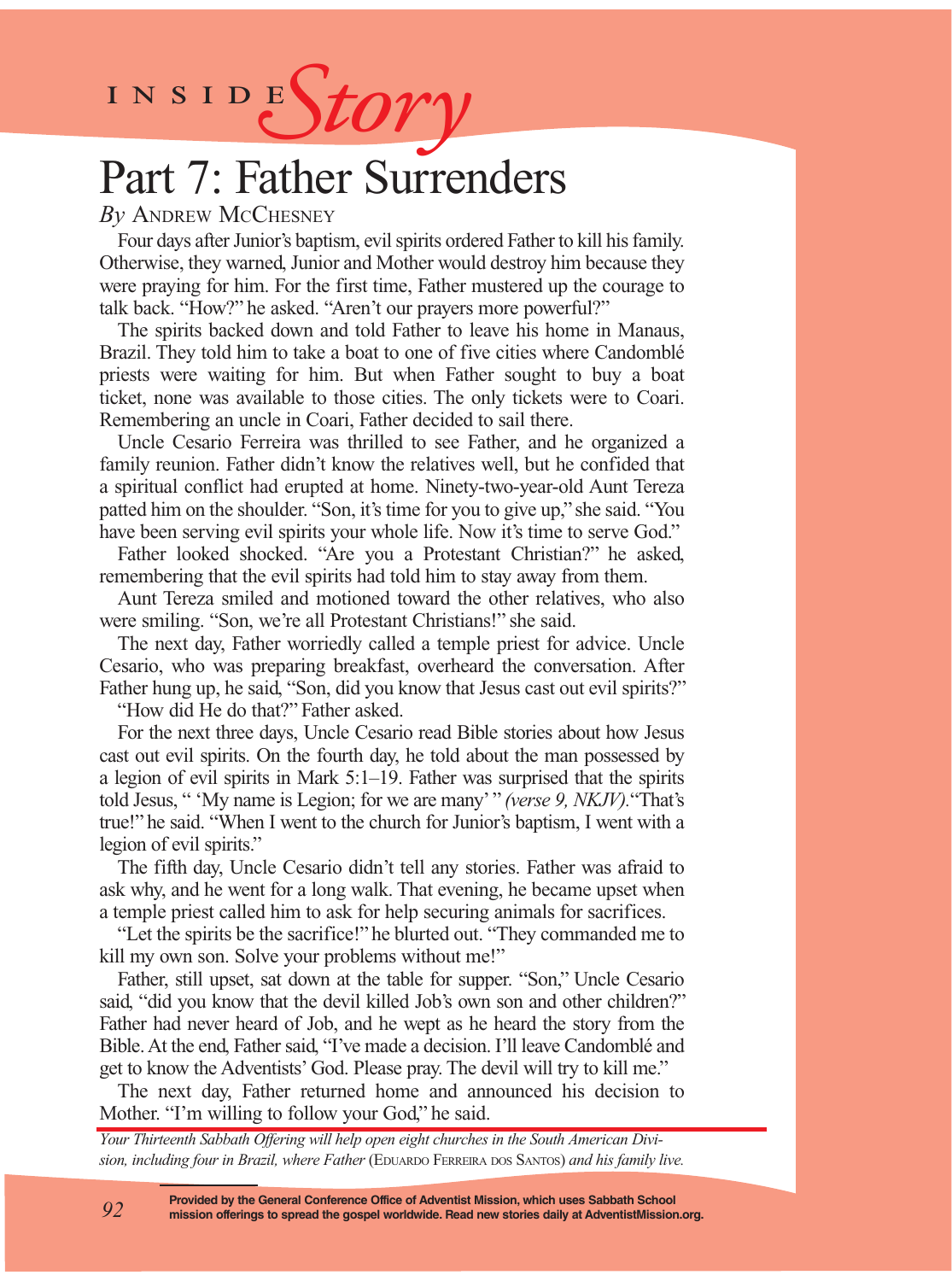#### Key Text: *Romans 5:5*

Study Focus: *Job 38–41, Isa. 41:8–14, Jer. 29:1–10, Hab. 1:1–4, Heb. 12:1–13.*

## *Part I: Overview*

With postmodernism promoting the deconstruction and revision of concepts and worldviews, many feel the notion and source of hope for humanity needs a revision too. What is hope? What is its source or foundation? The previous lesson focused on the importance of truth and understanding. This week's lesson looks at hope from the perspective of the biblical truth about God, who is the Source of real hope. In times of crises, the hope we need is not a self-generated desire, but a solidly grounded trust in God's promises. Several lessons emerge in our present study. First, God widens our horizon so that we may locate ourselves and our experience within the larger framework of the plan of salvation and prophetic events. This reality is exemplified in the lives of Daniel, Habakkuk, and Job. Second, God presents Himself to us as the Creator and the Redeemer, as the One who loves us and is present with us. Third, God reveals to us His plans with us and for us. We are not some expendable elements in a crisis. We are indispensable parts of God's creation, life, and plans. Even if we are in a crisis, God will never allow us to be lost. In John 10:10–15, 28, 29, Jesus tells us with all solemnity that we are His sheep, that He is our Shepherd, that His plan is to give us eternal life, and that no one will ever snatch us out of His or the Father's hands. Yes, God may allow us to go through various crises, but these crises are designed to help us grow.

**Lesson Themes:** This week's lesson highlights two major themes.

- 1. Understanding the larger framework of the plan of salvation and prophetic events plays a crucial role in helping us to cultivate the hope that helps us overcome the crucibles of life.
- 2. The biblical source of hope lies in understanding who God is; that He is with us; and that He has plans for, and with, us.

# *Part II: Commentary*

#### **Hope in the New Testament**

From the first moments of the crisis of sin on our planet, God wove hope into the very fabric of our history by promising us He would save us and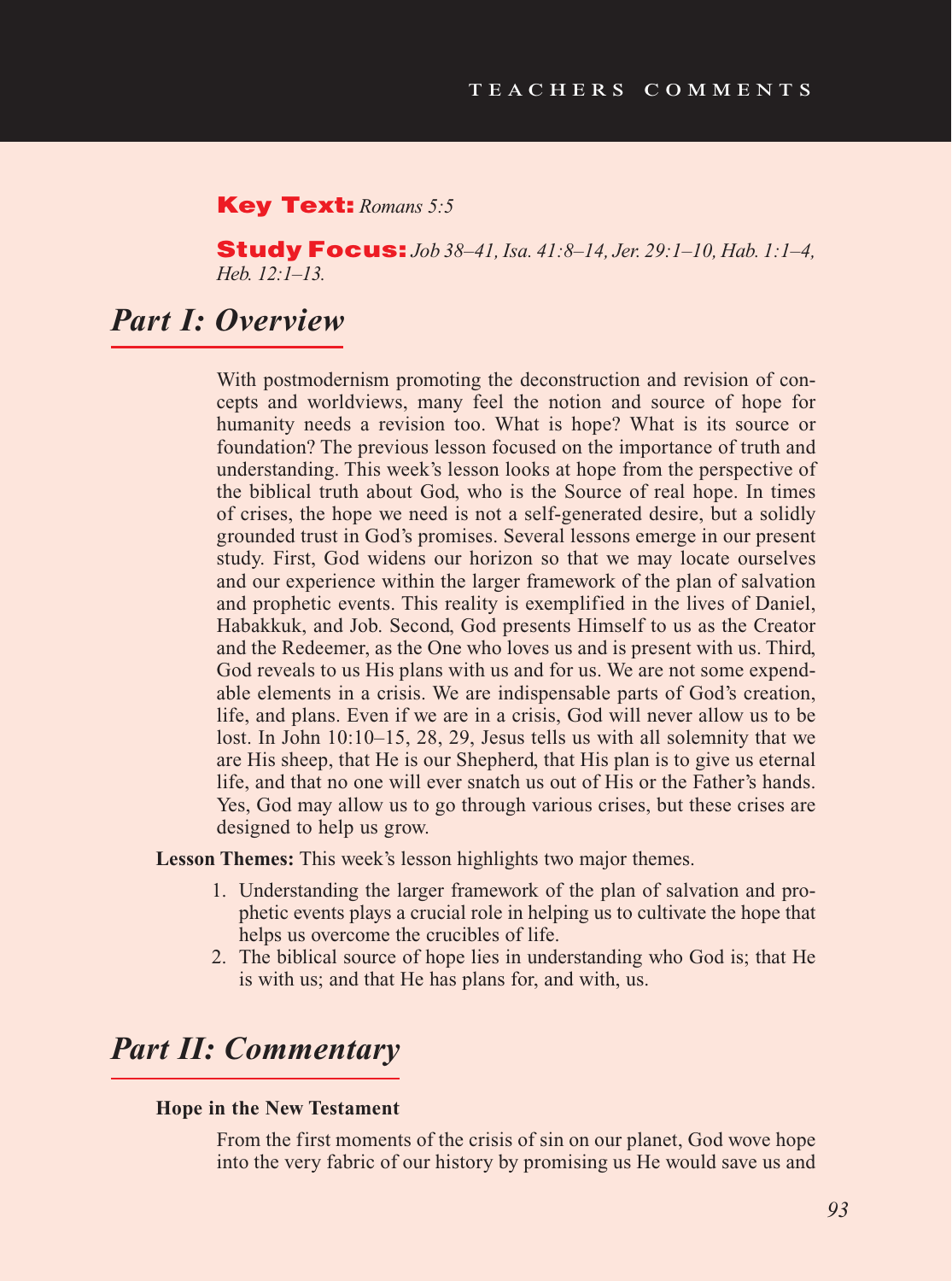restore us to His kingdom. A brief study of hope in the New Testament reveals several important aspects: first, in the New Testament, it is the apostle Paul who treats hope in a more systematic way. In his letter to the Corinthians, Paul enumerates three major Christian virtues: faith, hope, and love *(1 Cor. 13:13)*. It is true that he picks love as the "greatest" of the three, but elsewhere he explains that both faith and love "spring from . . . hope" *(Col. 1:5, NIV)*. In the definition of hope, Paul says hope is an "anchor of the soul"; it is "both sure and stedfast." But such hope is anchored in Jesus Christ in the heavenly sanctuary *(Heb. 6:19).*

Faith also is defined in terms of hope *(Heb. 11:1)*. Hebrews 11 lists the heroes of faith along the centuries. All of them went through trials *(Heb. 11:33–38)*, but what they have in common is faith defined in terms of promise and hope. None of them received the ultimate fulfillment of God's promise *(Heb. 11:39)*; yet, they all looked beyond their time to the future country, the eternal kingdom of God *(Heb. 11:15, 16)*.

Paul treats the subject of hope in the context of suffering. He glories in his suffering because suffering produces perseverance, perseverance produces character, and character produces hope *(Rom. 5:4; see also Rom. 12:12)*. Paul was hopeful amid his suffering and huge crises *(2 Cor. 4:9)*. When we are being disciplined, he explained, we must not give up hope *(Heb. 12:5)*. Paul also sees the entire creation struggling with "futility" in its own crucible, not because of its own fault but because of God "who subjected it in hope" *(Rom. 8:20–24, NKJV)*.

In Romans 8:18–27, Paul takes time to discuss hope extensively. But he starts with the suffering that we presently go through: "I consider that the sufferings of this present time are not worthy to be compared with the glory which shall be revealed in us" *(Rom. 8:18, NKJV).* Paul does not stop at our human suffering but highlights the fact that all nature suffers *(Rom. 8:19–22).* Suffering is a complex package. Nothing in the natural world is exempt. Suffering also encompasses the totality of what makes us human—the physical, moral, emotional, and spiritual dimensions of our being *(Rom. 8:23).*

Thus, God's redemption also must, by necessity, encompass all His creation—nature, body, emotions, and all the other aspects of the human being. Paul underlines that this plan of restoration is our Christian hope because we are "saved in this hope" *(Rom. 8:24, NKJV)*. While this restoration is certain, it is not visible yet; that is, it has not yet been actualized in history. It is something that God promises; therefore, we can be sure it will take place *(Rom. 8:24; see also 1 Cor. 9:10)*. Now, it is hope precisely because it is not actualized; it still is in the future, and "we eagerly wait for it with perseverance" *(Rom. 8:25, NKJV)*.

Yes, we do experience suffering, disappointment, lack of understanding, lack of ability to properly express ourselves and pray, but the Holy Spirit helps us with His mediation before God *(Rom. 8:26–28)*.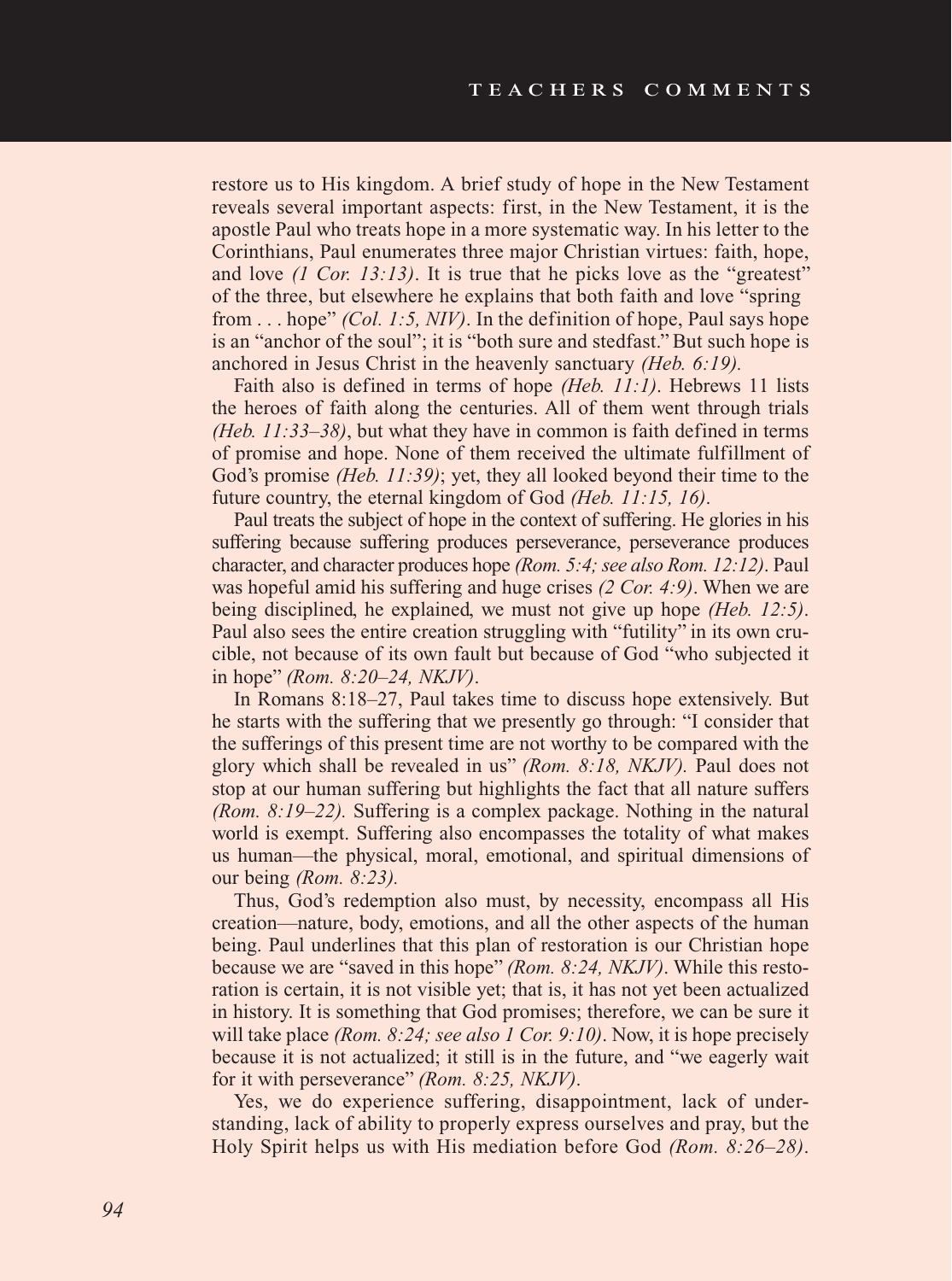Ultimately, the essential aspect in this entire situation is to trust God that "all things work together for good to those who love God" *(Rom. 8:28, NKJV)*. This is why Christians exercise the "patience of hope" *(1 Thess. 1:3)*.

A more extensive Bible study on hope provides several additional points:

- 1. Biblical hope is anchored in God, not in ourselves *(Ps. 42:11, 2 Cor. 1:9, 1 Tim. 6:17)*. All three Persons of the Godhead are part of the fountain of hope. God the Father "loved us and gave us eternal comfort and good hope through grace" *(2 Thess. 2:16, ESV; see also 1 Tim. 4:10, Titus 1:2).* Christ Jesus and His gospel of grace are our hope *(Eph. 1:12, Col. 1:27, 1 Tim. 1:1, 2 Tim. 1:1).* The Holy Spirit brings and maintains hope in the lives of the believers *(Rom. 5:5, Rom. 15:13, Gal. 5:5)*. Without God, there is no hope in life, no covenant, and thus, we are estranged from God *(Eph. 2:12, 1 Thess. 4:13)*; but in Christ, we all have the same hope given by God to Israel through the gospel *(Eph. 3:6, Col. 1:23)*. The apostle Peter tells us that God is our Father who gave us a "living hope through the resurrection of Jesus Christ from the dead" *(1 Pet. 1:3, NKJV).*
- 2. The content of biblical hope is God's promise of saving us from sin, death, and suffering through Jesus Christ. Matthew quotes Isaiah to describe Jesus as the Hope of the nations *(Isa. 42:1–4, Matt. 12:21).* Jesus says that Abraham hoped to see the day of the Messiah *(John 8:56)*. That is the hope of righteousness by faith *(Gal. 5:5)*.
- 3. God's hope is already valid for our present life. Our hope is fixed on salvation through the sacrifice of Jesus on the cross. This hope gives us, in this life, numerous benefits, both spiritual (such as a relationship with God) and psychological (peace, optimism, etc.). The "hope of the glory of God" *(Rom. 5:2)* is the justification of sinners by grace through faith, by which God gives us peace in Jesus Christ *(Rom. 5:2, 3)*. This hope "does not disappoint, because the love of God has been poured out in our hearts by the Holy Spirit who was given to us" *(Rom. 5:5, NKJV).* So, this hope is not a false one. Rather, this hope is based on God's concrete actions; that is, just at the right time, "Christ died for the ungodly" *(Rom. 5:6, NKJV).*  Thus, Jesus demonstrated His love for us *(Rom. 5:8)*, saving us from our sins and reconciling us with God *(Rom. 5:9–11)*.
- 4. But Christ's first advent and His sacrifice on the cross are not the end of the redemption story. The apostle Paul tells us that "if in this life only we have hope in Christ, we are of all men the most pitiable"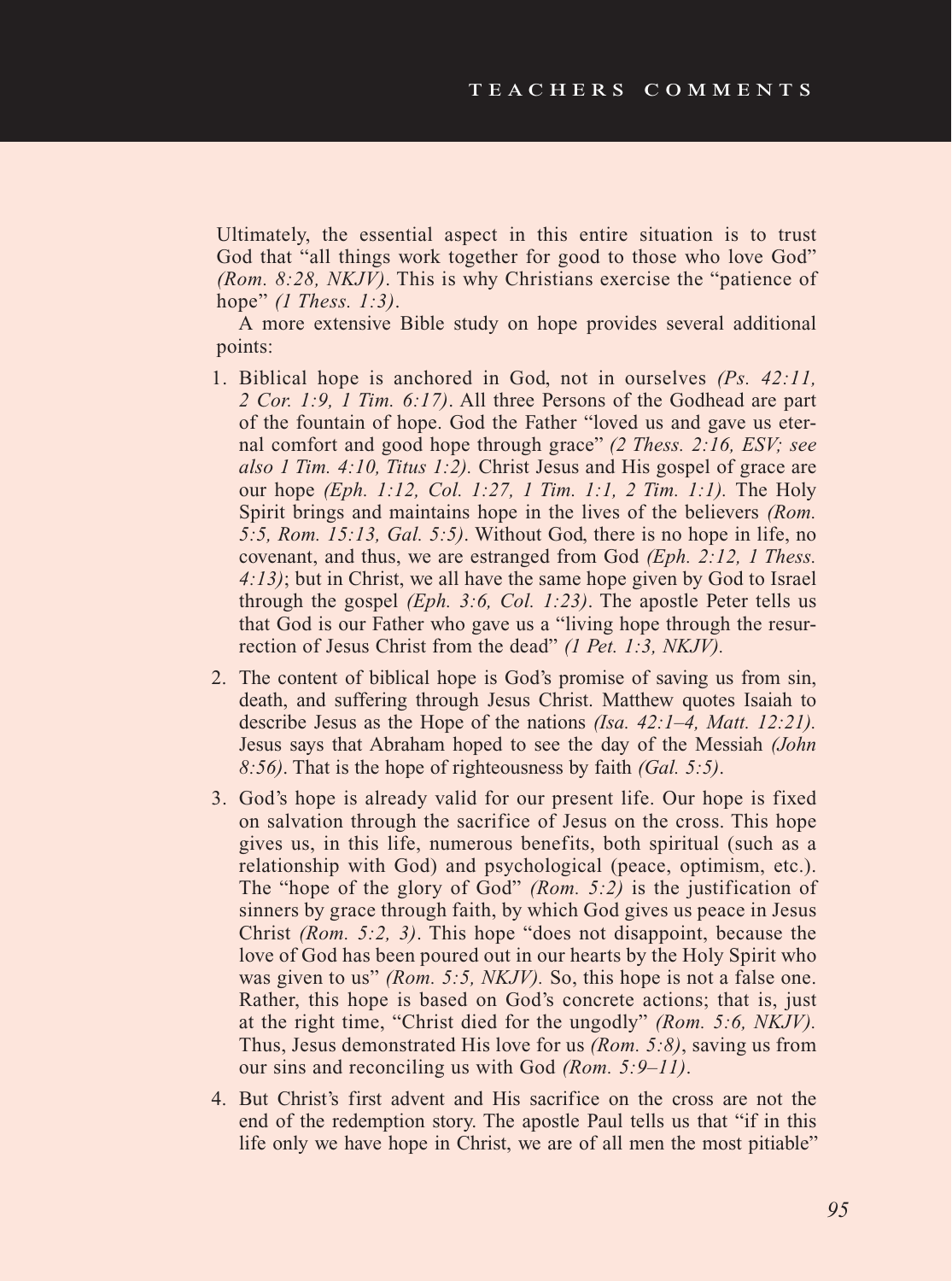*(1 Cor. 15:19, NKJV)*. For this reason, our hope is anchored in the resurrected Lord Jesus Christ, who will resurrect us for an eternal and glorious life *(Col. 1:5, 27; Titus 1:2; Titus 3:7; Heb. 10:23; see also 2 Cor. 1:9, 1 Tim. 4:8).* Paul declared that he was persecuted because of the hope of the resurrection *(Acts 23:6, Acts 24:15).* The resurrection was not an invention of Paul but was the same hope that God gave to the fathers of Israel *(Acts 26:6; Acts 28:20).* According to Paul, Abraham became the father of many nations because, "against all hope" *(Rom. 4:18, NIV)*, he "believed in hope" *(Rom. 4:18)*, trusting in the "God who gives life to the dead and calls into being that which does not exist" *(Rom. 4:17, AMP)*. The hope of resurrection will be consummated at the second coming of Jesus, which itself is the "blessed hope" of the Christian *(Titus 2:13)*.

- 5. It was precisely this hope that constituted the call, identity, ethos, life, and mission of the nation of Israel *(Acts 26:7).* This hope of salvation that God offers us through Christ reached humanity through the patriarchs, Israel, and later the church *(Rom. 15:4, 1 Cor. 1:7, Eph. 2:12).* We are participants in distributing God's hope to all the people. God promised Eve that her Seed would save the world *(Gen. 3:15).* God promised Abraham that blessings and salvation for the nations would come through him; that is, through his Seed *(Gen. 12:3, 7; Gen. 18:18; Rom. 9:4; Gal. 3:8, 15, 16)*. God promised David that his Seed would sit forever on the throne *(Rom. 15:12; see Isa. 11:1, 2; 2 Sam. 22:51).*
- 6. Paul invokes hope in his blessing upon God's people amid suffering: "May the God of hope fill you with all joy and peace in believing, that you may abound in hope by the power of the Holy Spirit" *(Rom. 15:13, NKJV; 2 Thess. 2:16)*. Hope serves as the helmet in the armor of the Christian *(1 Thess. 5:8).*

## *Part III: Life Application*

**1. Daniel goes through a similar "waiting experience" to Habakkuk's. By the end of his life, Daniel expects the 70 years of exile prophesied by Jeremiah** *(Jer. 25:11, 12)* **to end and for God's salvation to be manifested. However, God reveals to Daniel that the history of suffering and death will extend by an additional 70 weeks (490 years). What is more, this period will continue for an additional 1,810 years beyond the additional 70, for a total of 2,300 years! Some Christians do not like prophecy because it "darkens" their horizon. Perhaps they do not need to focus on prophecy all the time. But moments come and situations in life arise when the bigger picture is necessary, no matter**